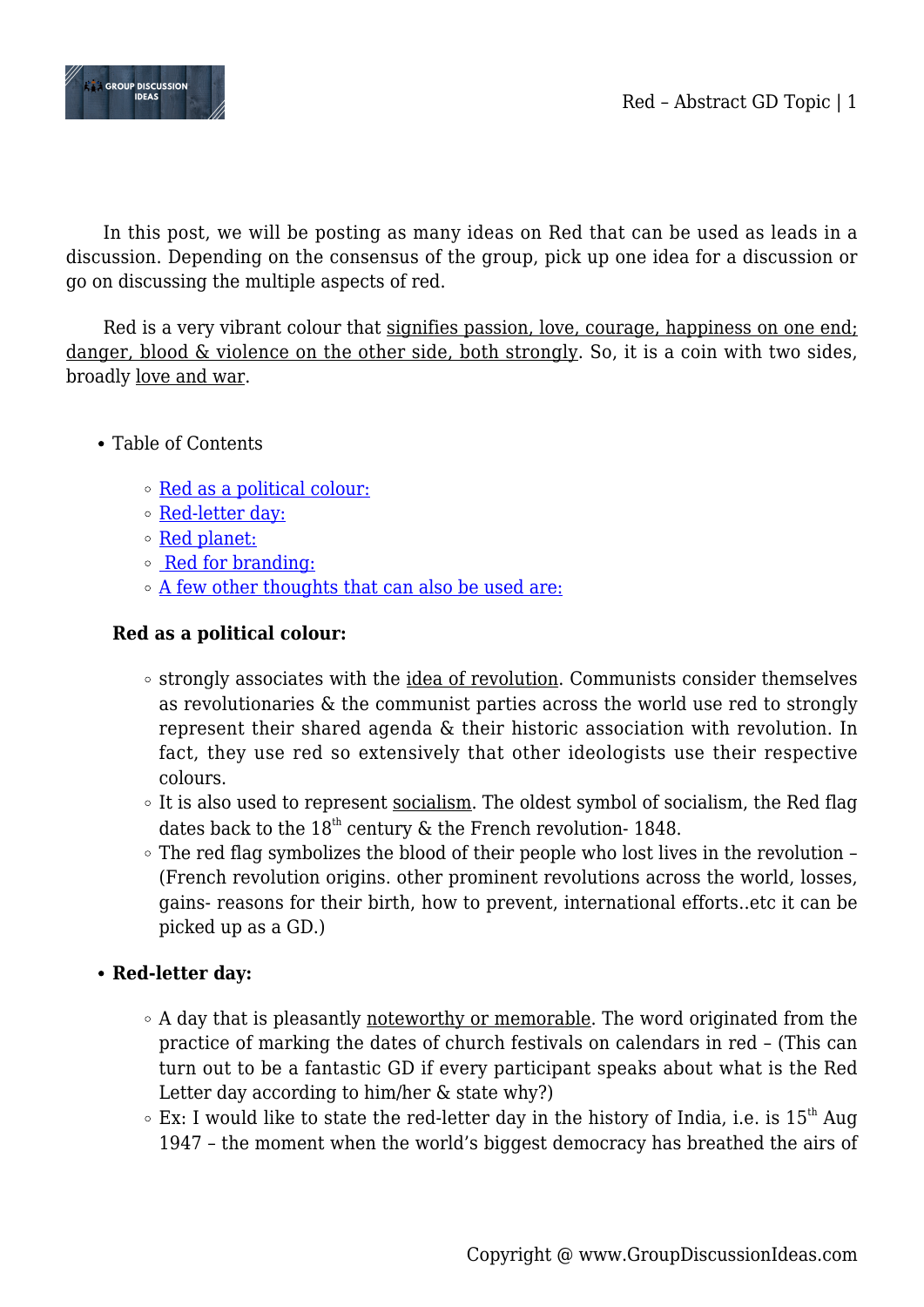

independence after 2 centuries of slavery. It is the remark of selfless efforts, dedication & perseverance of an entire nation. We can observe some of the best leadership styles in this independence movement, all different but directed towards the achievement of a common objective.

The red-letter day in the history of humankind/ in science/ medicine ..etc.

## **Red planet:**

- It's another name for the planet Mercury, in Greek, Mars is the God of War, i.e blood & red. The planet looks red because of the reddish iron oxide prevalent on its surface.
- $\circ$  It is one of the prominent planets that captured human fascination for research of life on it & conditions suitable for human settlements.
- $\circ$  India has achieved a great milestone in its space research through the launching of the Mangalyan/ Mars Orbiter Mission (MoM). India achieved this feat in its first attempt & is the first country to do so. It reflects the technological strength of India.

### **Red for branding:**

- Red is used by some corporate companies, for example, Coca-Cola: Coke used red to represent happiness, power, freedom & liveliness.
- $\circ$  Red can stimulate appetite, which makes it an excellent choice for branding a food or drink This shows that colours are not meant for just visuals but they will impact subconsciously the psychology of a person & play an integral part in the success of the brand/ product.

### **A few other thoughts that can also be used are:**

- Red Character Morgan Freeman Why it's called so the Irish origins. why Irish associated with red?
- October red revolution Revolution origins & the significance
- Red flowers & vegetables- Strawberries, tomatoes What are the health benefits?
- Red Sea the economic & political importance of red colour & sea trade

### **Your Turn…**

Do you have any other ideas for Red colour GD topic? Let us know your thoughts through the comment section below. [Subscribe](https://www.groupdiscussionideas.com/subscribe/) to our blog to read answers to the latest